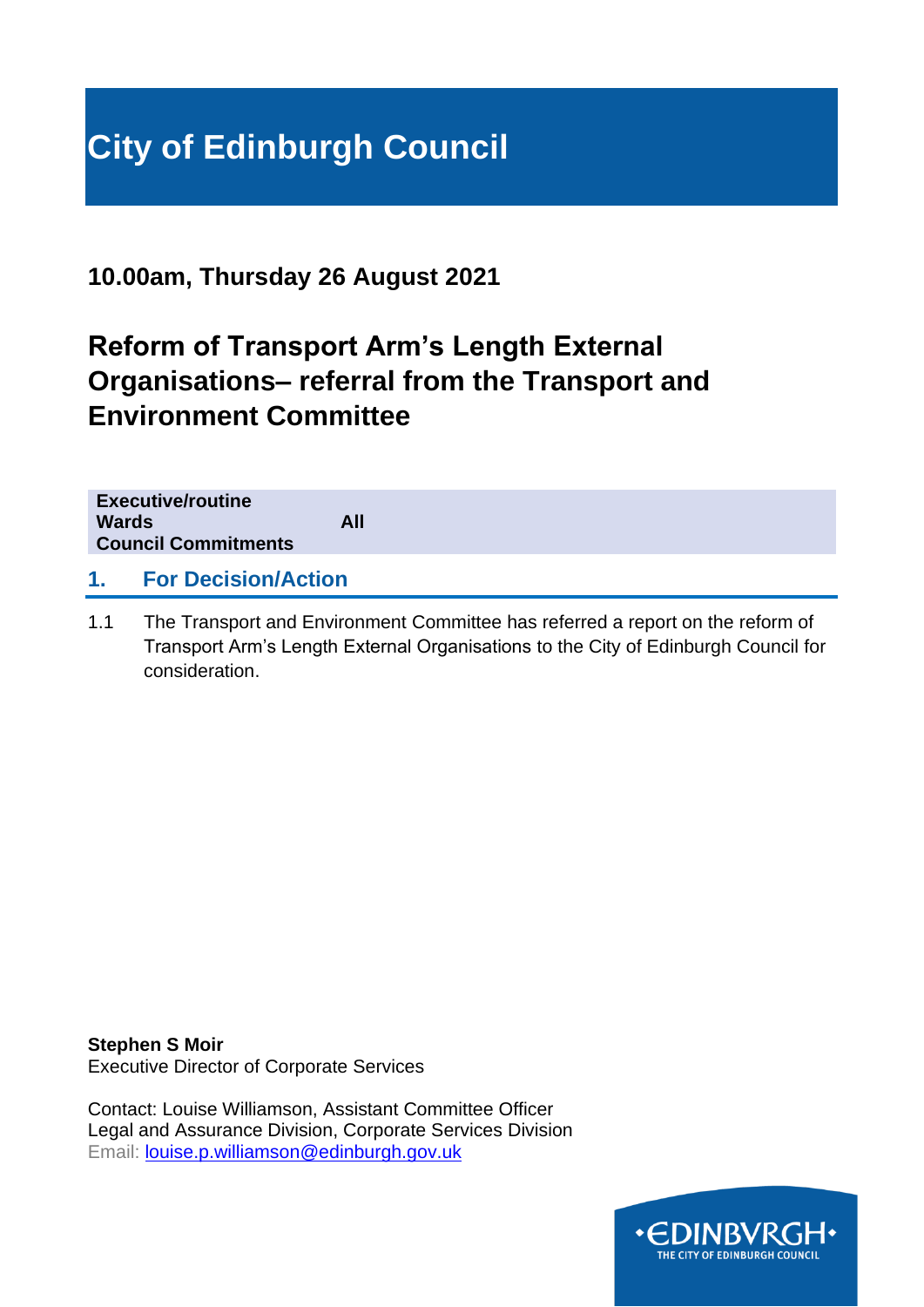# **Referral Report**

# **Reform of Transport Arm's Length External Organisations**

### **2. Terms of Referral**

- 2.1 On 19 August 2021, the Committee considered an update on progress with the proposed reform of the Council's Transport Arm's Length External Organisations (ALEOs) which included details of the conclusions of the short life working group and engagement with key stakeholders.
- 2.2 The report set out a preferred way forward with on-going engagement with key stakeholders. No changes in the transport services or branding of existing Council owned public transport companies would take place as a result of these proposals, which were designed to achieve a truly multi-modal approach.
- 2.3 The Transport and Environment Committee agreed:

#### **Motion**

- 1) To note the considerations of the short life working group, including the options for reform.
- 2) To agree to progress with the reforms to the Transport Arm's Length External Organisation (ALEO) structure, as set out in paragraphs 4.20 – 4.25 of the report by the Executive Director of Place.
- 3) To request updates as implementation moved forward.

- moved by Councillor Macinnes, seconded by Councillor Doran

#### **Amendment 1**

- 1) To consider that the report was not clear on how the proposed new structure would deliver on the stated principles.
- 2) To note that the rolling of transport ALEOs into Lothian Buses appeared to be a backward step and was not consistent with the Council's recent approach to transport ALEOs.
- 3) To therefore delete paragraphs 2 and 3 of the motion by Councillor Macinnes and replace with:

"Instructs officers to recommence the process of examining Reform of Transport Arm's Length External Organisations with proposals for a more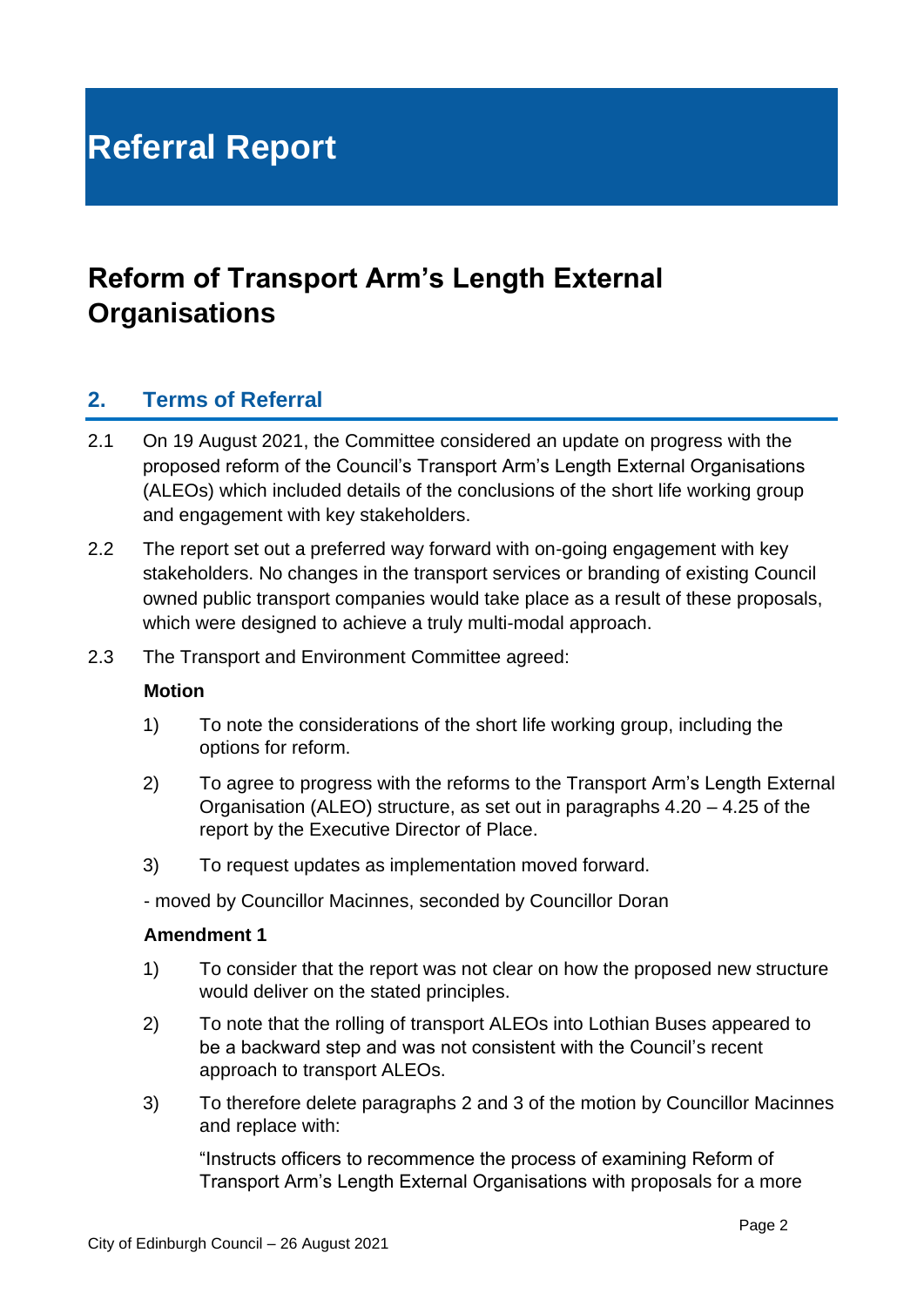representative working group and terms of reference to be brought to this committee in a report in one cycle. With a clearer and more substantive report with recommendations to be brought before this committee in four cycles."

- moved by Councillor Hutchison seconded by Councillor Whyte

### **Amendment 2**

- 1) To note the considerations of the short life working group, including the options for reform.
- 2) To agree not to progress with the reforms to the Transport Arm's Length External Organisation (ALEO) structure, as set out in paragraphs 4.20 – 4.25 of the report by the Executive Director of Place.

- moved by Councillor Lang, seconded by Councillor Child

### **Voting**

The voting was as follows:

For the Motion **-** 7 votes For Amendment 1 - 3 votes For Amendment 2 - 1 vote

(For the Motion: Councillors Bird, Booth, Child, Corbett, Doran, Gordon and Macinnes.

For Amendment 1: Councillors Hutchison, Smith and Whyte.

For Amendment 2: Councillor Lang.)

### **Decision**

To approve the motion by Councillor Macinnes:

2.4 In terms of Standing Order 31.1 the requisite number of members required that the decision be referred to the Council for approval.

### **3. Background Reading/ External References**

Minute of the Transport and Environment Committee of 19 August 2021

### **4. Appendices**

Appendix 1 – report by the Executive Director of Place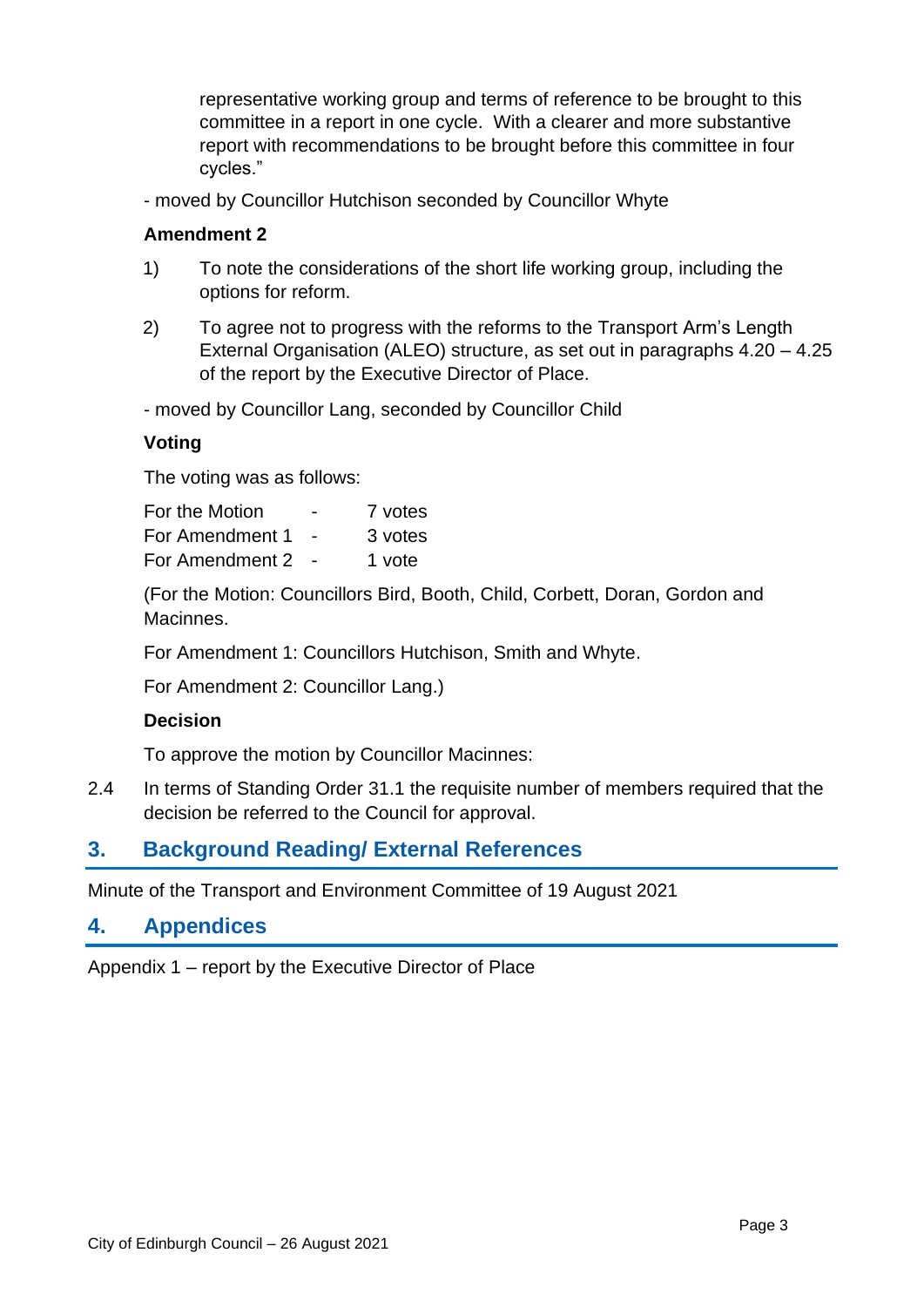# **Transport and Environment Committee**

## **10.00am, Thursday, 19 August 2021**

# **Reform of Transport Arm's Length External Organisations**

| <b>Executive/routine</b>   | <b>Executive</b> |
|----------------------------|------------------|
| <b>Wards</b>               |                  |
| <b>Council Commitments</b> |                  |

### **1. Recommendations**

- 1.1 It is recommended that Transport and Environment Committee:
	- 1.1.1 Note the considerations of the short life working group, including the options for reform;
	- 1.1.2 Agree to progress with the reforms to the Transport Arms Length External Organisation (ALEO) structure, as set out in paragraphs 4.20 – 4.25; and
	- 1.1.3 Request updates as implementation moves forward.

#### **Paul Lawrence**

#### Executive Director of Place

Contact: Hannah Ross, Senior Responsible Officer

Email: [hannah.ross@edinburgh.gov.uk;](mailto:hannah.ross@edinburgh.gov.uk) 0131 529 4810

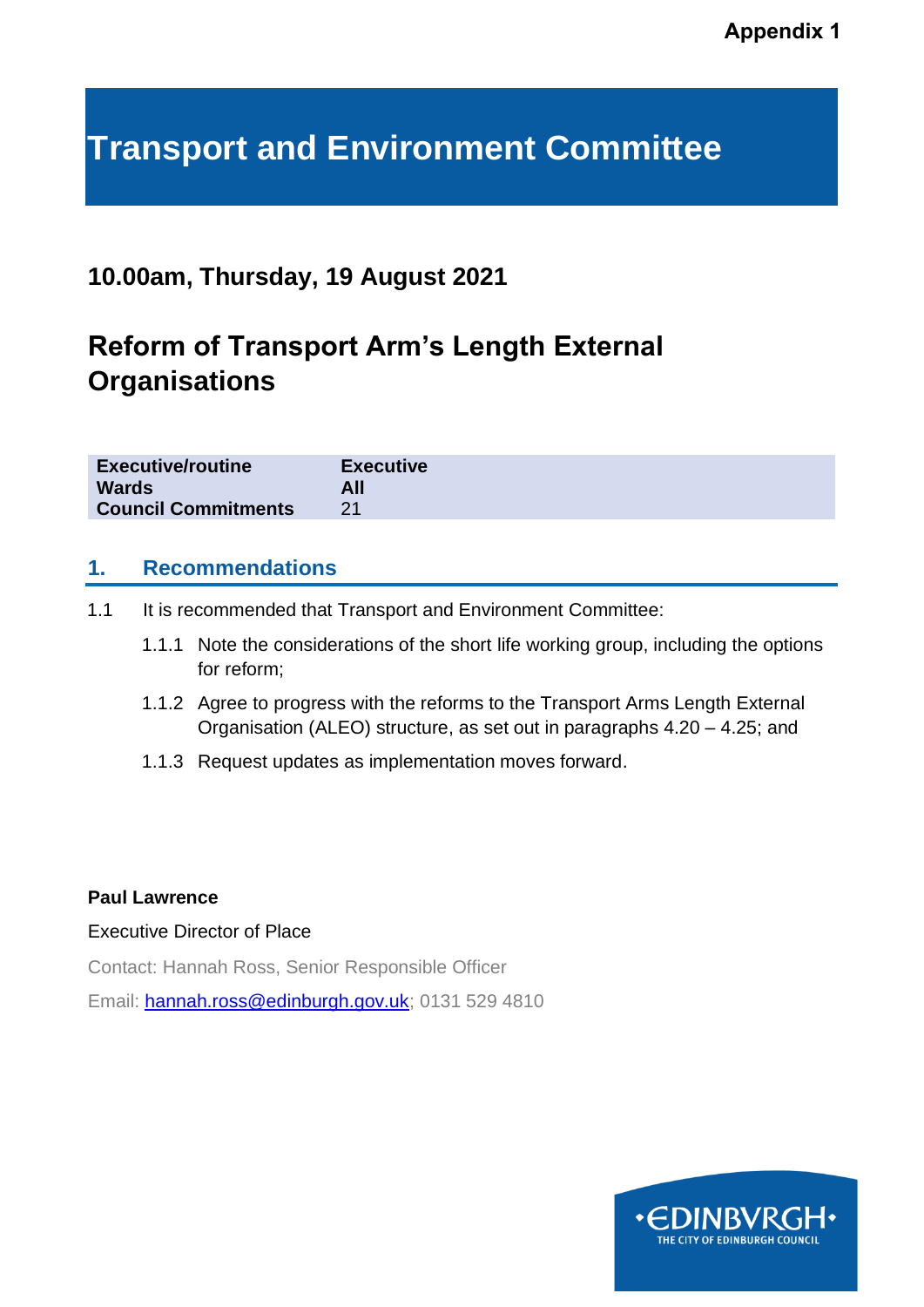# **Report**

# **Reform of Transport Arm's Length External Organisations**

## **2. Executive Summary**

2.1 This report provides an update on progress with the proposed reform of the Council's Transport Arm's Length External Organisations (ALEOs). It includes details of the conclusions of the short life working group and engagement with key stakeholders. The report sets out a preferred way forward with on-going engagement with key stakeholders. No changes in the transport services or branding of existing Council owned public transport companies will take place as a result of these proposals, which are designed to achieve a truly multi-modal approach.

### **3. Background**

- 3.1 City of Edinburgh Council has three Transport ALEOs: Transport for Edinburgh Limited, Lothian Buses Limited and Edinburgh Trams Limited. City of Edinburgh Council is the sole (100%) shareholder of Transport for Edinburgh. Transport for Edinburgh holds the Council's shareholding for Lothian Buses (91%) and Edinburgh Trams (100%). East Lothian, Midlothian and West Lothian Councils also hold a minority shareholding in Lothian Buses.
- 3.2 A report to Policy and Sustainability Committee dated [9 July 2020](https://democracy.edinburgh.gov.uk/documents/s24694/Item%206.10%20-%20Reform%20of%20Transport%20ALEOs.pdf) set out the current arrangements for the management of the Council's Transport ALEO's and highlighted challenges in continuing to manage existing arrangements. It set out objectives for future public transport provision and proposed consultation with the public transport companies, the recognised trade union and minority shareholders to seek their views on the structure of the public transport companies.
- 3.3 The report made clear that greater integration of the public transport companies should achieve both required improvements in transport and mobility operations and outcomes, as well as efficiencies which could be reinvested in the business.
- 3.4 A further report to Transport and Environment Committee on [12 November 2020](https://democracy.edinburgh.gov.uk/documents/s28761/7.4%20-%20Transport%20ALEO%20Reform.pdf) set out the outcome of the initial appraisal of the options for Transport ALEO reform. This showed that there was support for reform but that further development of the Council's preferred option (creation of a single company) and refinement of another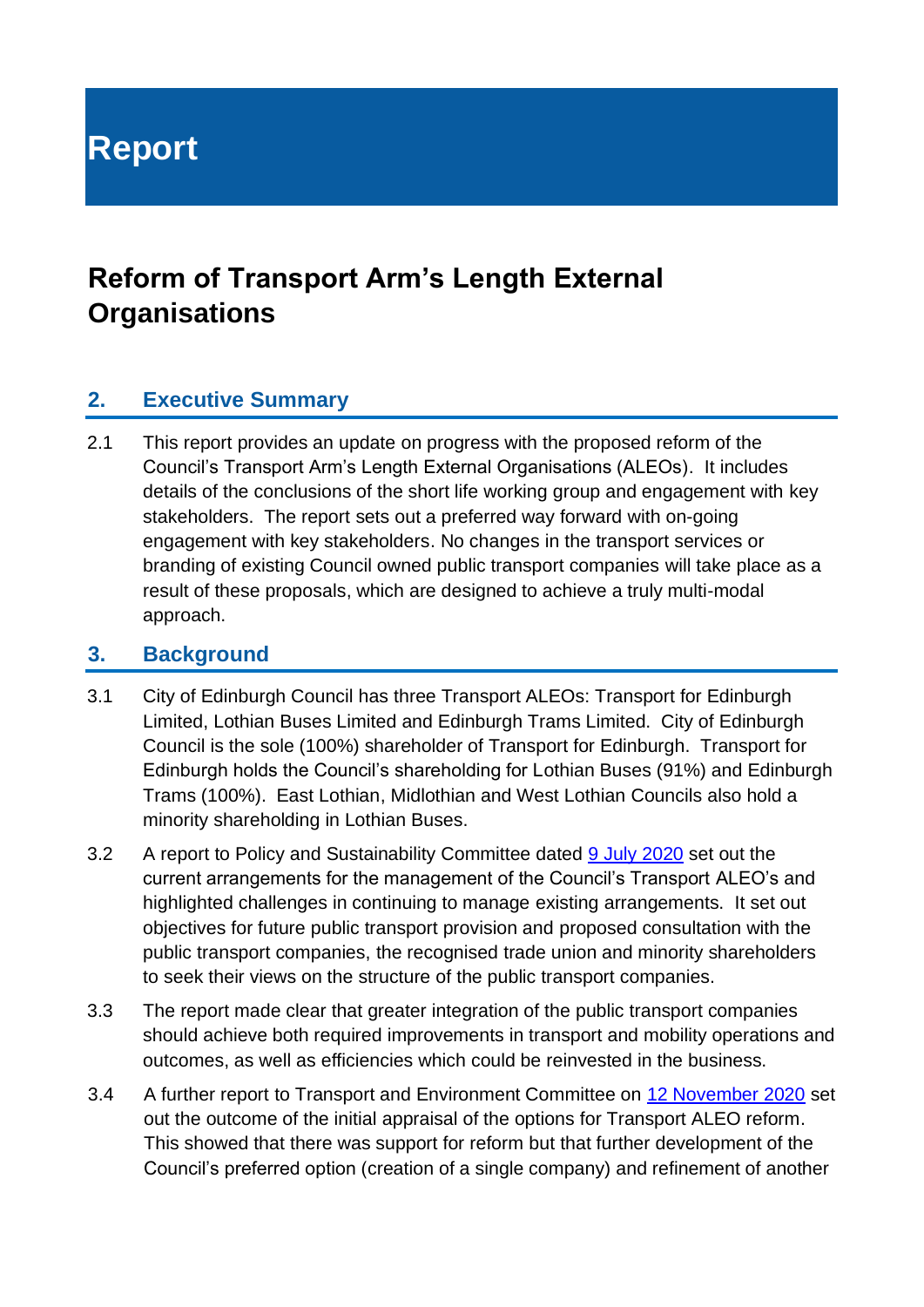option (adaptation of the existing model) was required. Committee agreed that a short life working group should be established to take this forward.

- 3.5 The working group, comprising Council officers and Non-Executive Director (NED) representatives from each of the Transport ALEOs, met for the first time in early December 2020. The group met five times in total.
- 3.6 While the working group has progressed with the tasks set out, engagement with Unite and the employee representative (of Lothian Buses) has continued in parallel.
- 3.7 In addition to the working group, a legal sub-group was convened to explore possible legal constraints on delivery of Transport ALEO reform. While the legal sub-group did not consider the preferred structure, legal advice has been received by the Council which states that there are not any legal barriers envisaged to delivery of the preferred structure.

### **4. Main report**

### **Strategic Context**

- 4.1 The short life working group agreed a series of guiding principles (attached as Appendix 1) to guide the conduct and output of the working group along with a set of transition principles (attached as Appendix 2), which built on the objectives agreed by committee in November 2020 and set out the requirements of the end state organisational model.
- 4.2 These principles acknowledge the challenges faced by the existing structure but importantly also demonstrate the ambition of the short life working group to develop a structure which supports integration of transport across modes, is able to respond to new opportunities as they arise and is able to support mobility across the city and region.
- 4.3 The working group also considered that the commercial sustainability of any new arrangement was also key, particularly given the likely recovery period for public transport in the wake of the Coronavirus (COVID-19) pandemic. In this context, efficiency savings as a result of reform become particularly important and a strategic approach to efficiencies across all companies should be enabled.
- 4.4 The recently adopted City Mobility Plan (CMP) outlines policy measures designed to support delivery of the vision and objectives. Of most relevance to ALEO reform is the need to reform the governance of the public transport companies in order to deliver strong integration between modes and to deliver public transport which takes account of public policy drivers. This policy measure seeks opportunities for greater integration in areas like pricing and ticketing, integrated routing and the creation of a better public transport experience. It notes that better alignment of strategic business planning and operational management of the Council-owned transport companies with the city's transport policies and programmes needs to be accelerated if the foundation for transformational change is to be laid securely.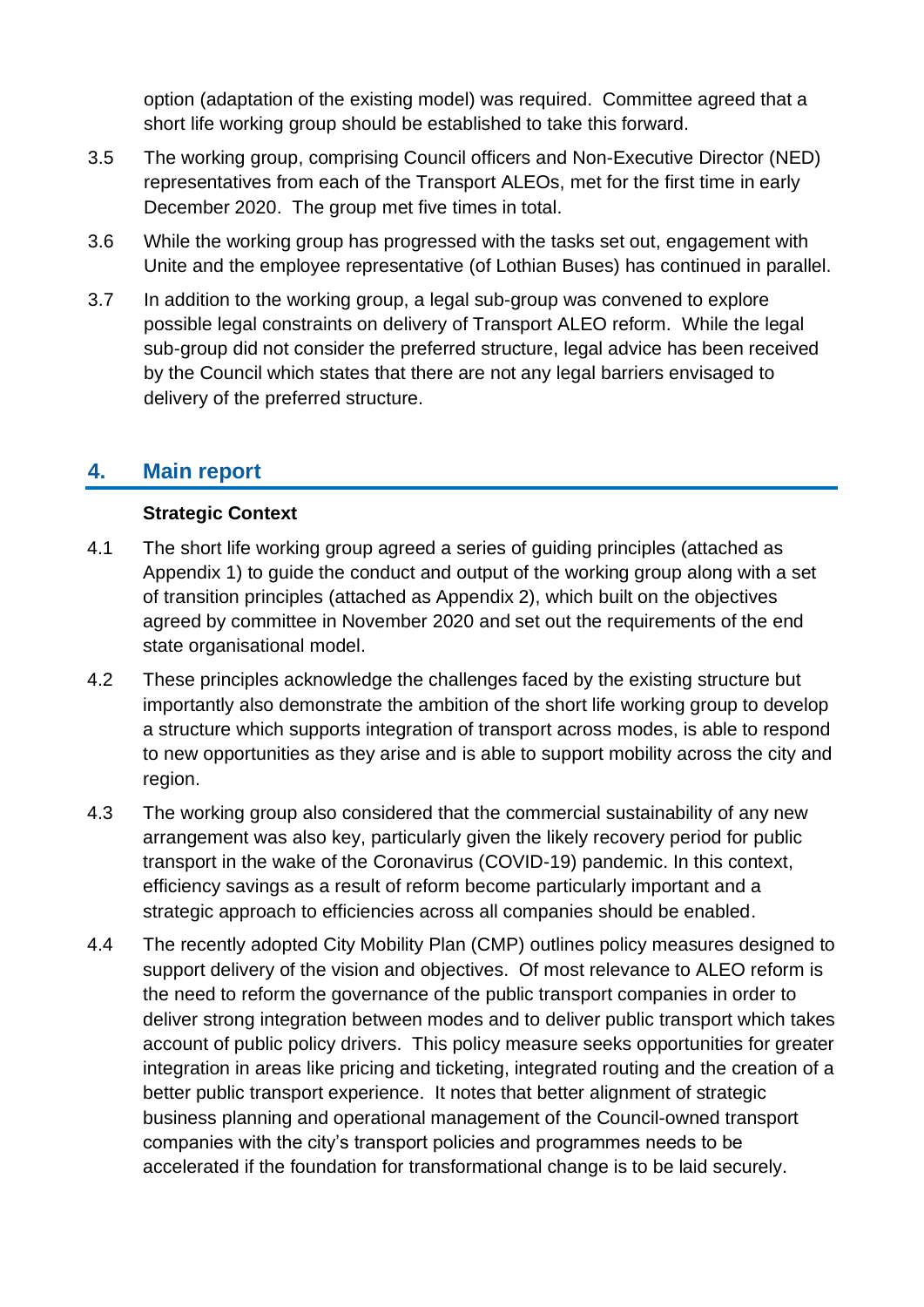- 4.5 The policy of governance reform itself supports optimal delivery of other policy measures within the CMP, including the requirement to explore further expansion of the rapid transit system, a bus network review, development of city interchanges, delivery of integrated ticketing and fleet enhancement. The CMP also notes the regional dimension of public transport provision. It notes that strengthening cross local authority border public transport services will be key to tackling the environmental and economic impacts of significant in-commuting into Edinburgh and, in light of the cross regional ownership of Lothian Buses, reform of governance of the public transport companies is well placed to maximise opportunities to develop this.
- 4.6 It is important to underline that in delivering Council policy, engagement is required not only with the Council's transport ALEOs, but also with other public transport providers in the city.

### **Working Group Conclusion**

- 4.7 In considering the proposed approach to governance of the Council's transport ALEOS moving forward, the working group agreed that the travelling public should not be impacted negatively in any way by the emerging proposals.
- 4.8 They considered three corporate structures. Broadly, those were:
	- 4.8.1 One single transport company for all modes;
	- 4.8.2 A 'parent' company responsible for strategic decision making, but with subsidiary operational company or companies; and
	- 4.8.3 A refresh of the existing three entity structure with new corporate documentation and shareholder agreements.
- 4.9 In addition to the objectives set out for the new structure, consideration was also given to mitigation of risks associated with transition. Principal risks were considered to be:
	- 4.9.1 TUPE and industrial relations;
	- 4.9.2 The challenge of embedding a new culture; and
	- 4.9.3 Disruption during recovery from the COVID 19 pandemic.
- 4.10 In analysing the three corporate structures, the working group considered that:
	- 4.10.1 While the single company option had been the preferred option of the Council, it was a less attractive option as it significantly increased the industrial relations risk and did not deliver benefits that could not be achieved through the other options. This is because it would inevitably involve significant TUPE transfer of staff (which is a potentially major disruptive factor) and the working group felt the benefits of reform could be secured without this having to take place; and
	- 4.10.2 Utilising the existing structure, retaining three companies with different management teams and boards, but updating the corporate governance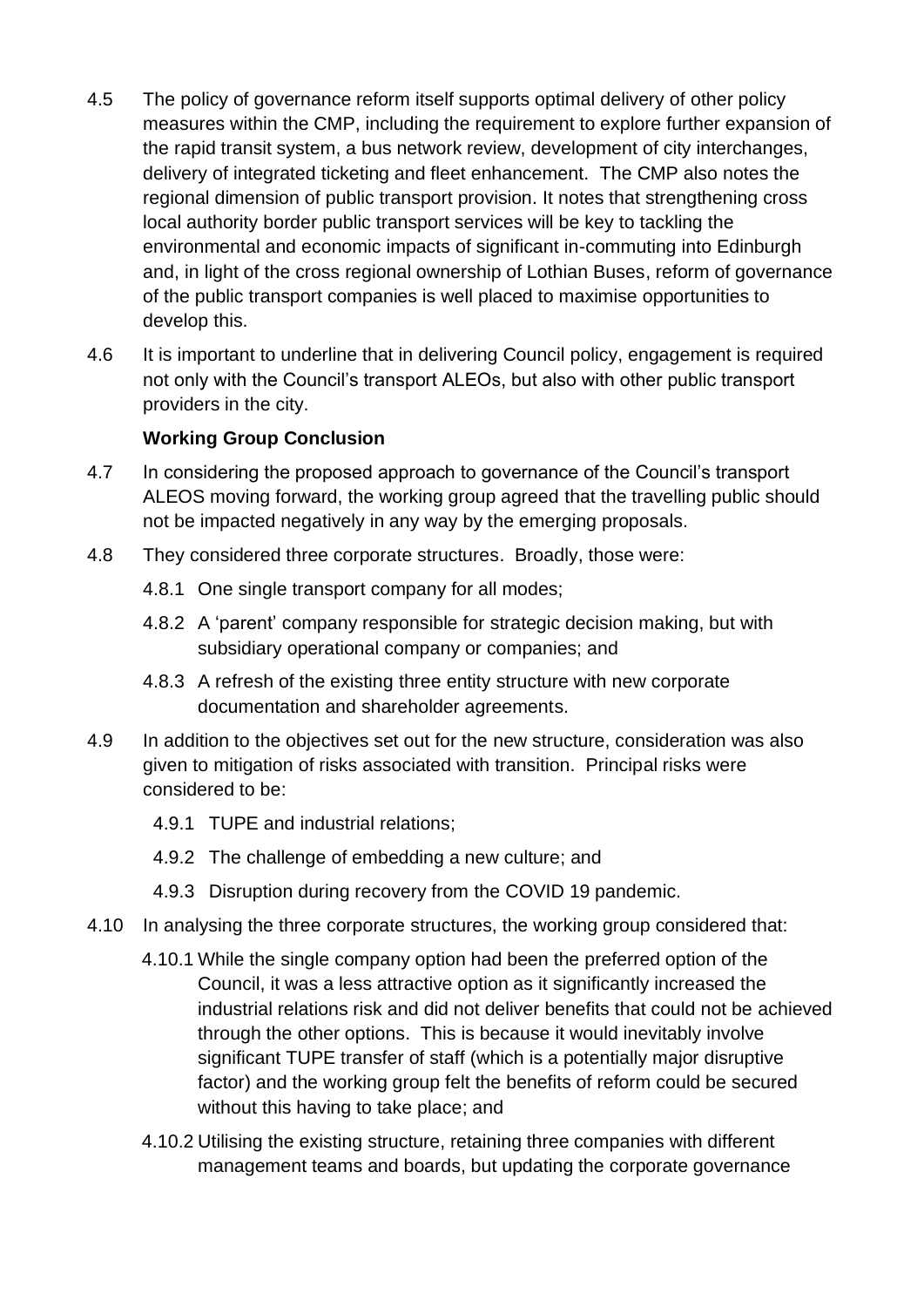documentation, would not deliver the level of reform required and it was therefore discounted.

- 4.11 Therefore, the working group discussions then focussed on their preferred option to create a single structure responsible for strategic and operational decision making with subsidiary companies holding operational assets as required. The working group agreed that:
	- A single board with single executive team is critical to achieving the integrated approach which is a key driver of reform;
	- A unified culture is essential for future integration and growth, recognising that any sense of "modal supremacy" should be avoided as this could be a threat to employee morale and an integrated identity;
	- The company structure should be innovative, flexible and adaptable as it moves into the future;
	- This outcome best reflected the objectives set out by Council and the transition principles agreed; and
	- This outcome had the greatest potential to achieve efficiency and value for money savings.
- 4.12 In this option there are a number of further considerations which include ensuring:
	- 4.12.1 That the board structure complies with the terms of the Transport Act 1985<sup>1</sup>. The role of the board in decision making should be clearly stated to avoid confusion around roles and responsibilities;
	- 4.12.2 The role of the Council and the minority shareholders (in Lothian Buses) is clear:
		- 4.12.2.1 With any new arrangement recognising the key role of all of the shareholders as owners and ensuring their shareholding interest is reflected within the structure; and
		- 4.12.2.2 On the role that partner local authorities have in developing key strategic and policy direction, recognising and ensuring that the structure enables a strong regional dimension to public transport delivery. This aligns closely with the ambition of the CMP and wider regional and national transport delivery.
	- 4.12.3 That operational delivery is bespoke to each transport mode, given the differing regulatory and safety considerations which are dependent on mode.
- 4.13 In order to deliver this preferred approach, the working group concluded that a single company should contain 'headquarters' functions across all modes. The functions would include strategic direction, employee relations, passenger services, risk and compliance, marketing, and financial and commercial strategy. This is

<sup>1</sup> Transport Act 1985 s.73 (1) and (2) in terms of The Public Transport Companies (Permitted Maximum and Required Minimum Numbers of Directors) Order 1985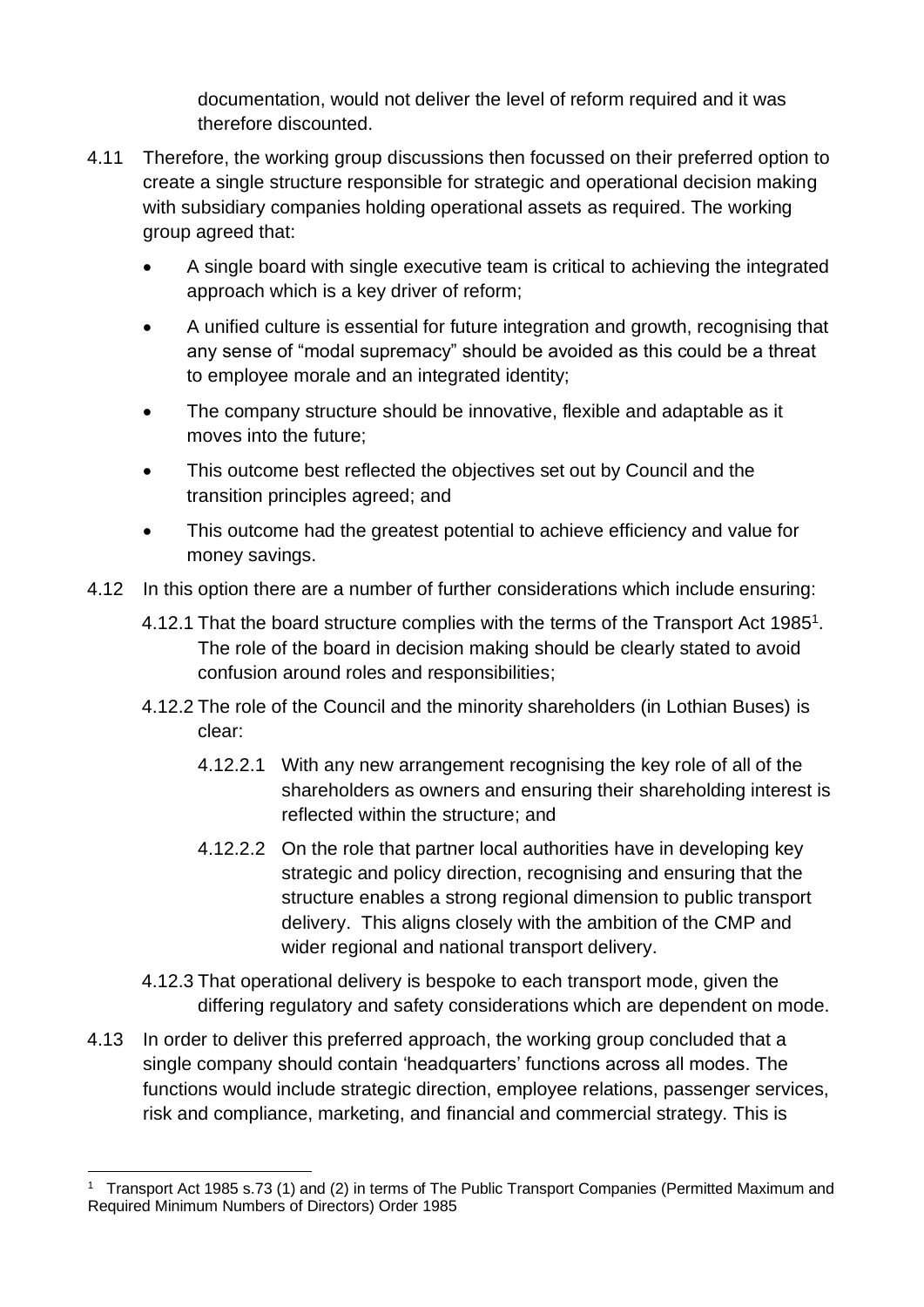considered to be key to delivery of integrated transport and means that all strategic decision making takes place within a single entity.

- 4.14 It was considered by the working group to be essential that the transition to the new structure be supported by a change management process, which would set out the new vision and culture and create consensus and strong support for it within the new structure. An emphasis on multi modal delivery will be critical to delivering this new culture. While this would largely be the responsibility of the new Board (see below), the Council also needs to provide leadership, context and support to the process.
- 4.15 It was also agreed that that all modes of mobility policy and delivery should be represented at board level and that a senior executive team, with demonstrable experience of publicly owned transport delivery within a commercial environment, is established.
- 4.16 Two approaches were considered by the working group to achieve the preferred structure:
	- 4.16.1 The first was to establish a new company to deliver the required functions; and
	- 4.16.2 The second approach was to use the existing Lothian Buses corporate entity, but to reconstitute the company. This would mean that the company board would be completely reconstituted, with an amended Memorandum and Articles of Association and a revised Shareholder Agreement. All of these are considered to be of critical importance to ensure this is a wholly renewed company so that it is directed to deliver integrated public transport services rather than solely focussed on commercial bus operations and related business.
- 4.17 The working group noted that the first option was a development of the options previously considered however some participants felt that the second option, had not previously been considered and that this was a development of the single company option (which had previously been considered by the working group and discounted). There was a concern that the second option had not had the same level of scrutiny as other options, though since conclusion of the working group direct engagement has been undertaken.
- 4.18 In considering the two approaches, all members of the working group agreed that any industrial relations risk should be mitigated as far as possible both during the transition and in the end state corporate model. In addition, the issue of perceived 'takeover' or modal supremacy should be avoided.
- 4.19 The advantage of utilising a reconstituted Lothian Buses is that it minimises the risk of competing boards. In order to comply with the terms of the Transport Act 1985, Lothian Buses must retain three directors who are full time employees of the company. If Lothian Buses were a subsidiary to a new company, it would therefore need to have its own fully staffed board which could lead to conflicting positions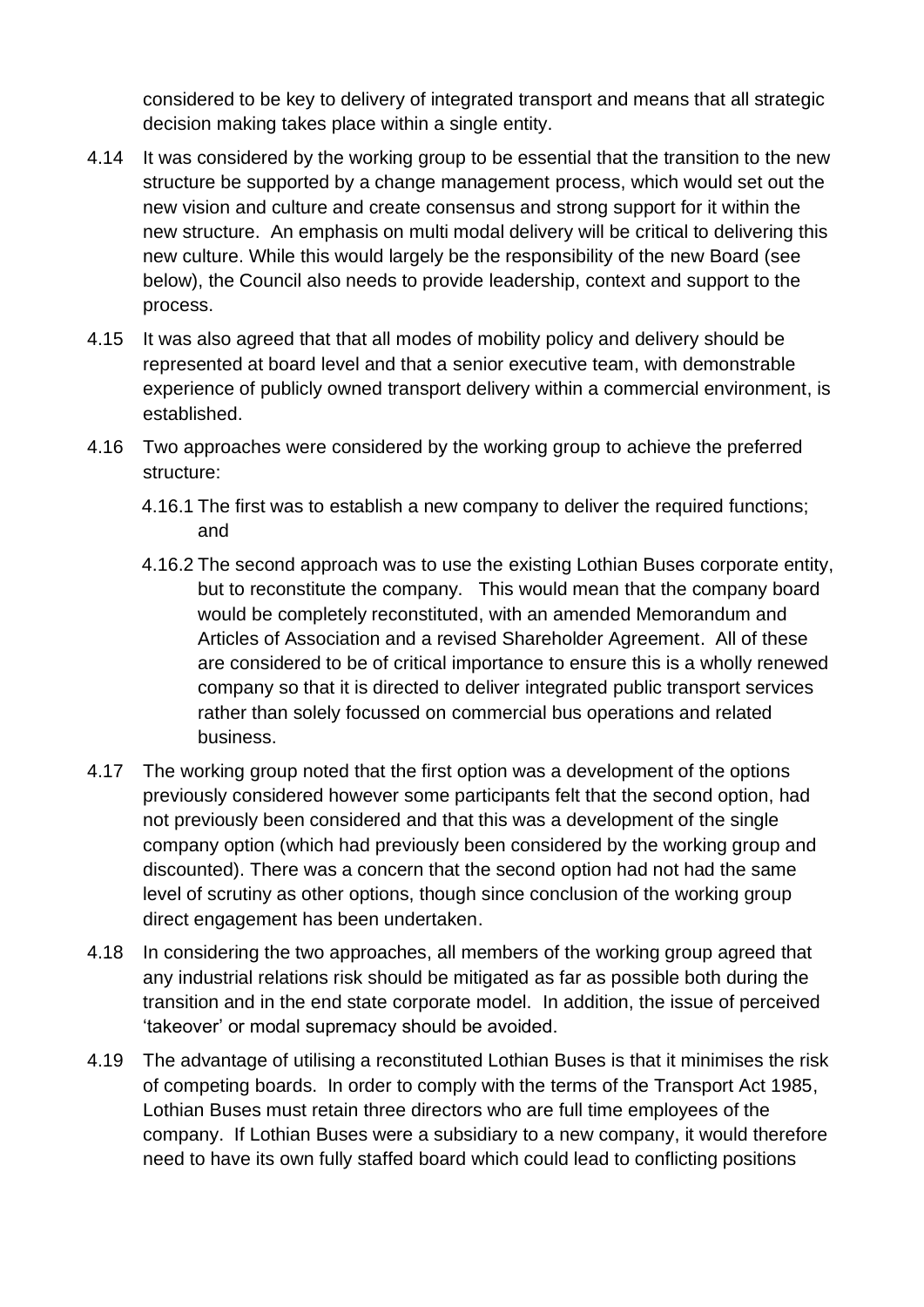being taken between the boards. This is a key issue which the working group sought to avoid as the risk of fractured decision making is too high.

### **Preferred approach**

- 4.20 Taking account of all considerations, the approach recommended is to progress to reconstitute the Lothian Buses corporate entity with an amended Memorandum and Articles of Association, to be responsible for multi modal public transport delivery.
- 4.21 The reconstituted company would be responsible for delivering all Council owned public transport modes in the city, rather than being responsible for bus alone. It would also be responsible for anticipating and developing new transport modes. Opportunities for growth of public transport within Edinburgh and the wider region should be identified and developed to support and enable policy delivery and for the commercial sustainability of the company.
- 4.22 Edinburgh Trams would be a subsidiary of the reconstituted company. This gives sufficient control to develop multi modal public transport delivery, and also avoids multiple boards which has resulted in conflicting priorities in the past.
- 4.23 A diagram showing the legal/shareholding structure is shown below:



- 4.24 It is important to stress that the revised Lothian company would be responsible for delivery of multi-modal public transport. Therefore, no pre-eminence of any particular mode in the approach to delivery will be permitted, rather, the focus of the group will be on mobility, customer service, and commercial and environmental performance. This approach will be reflected in every aspect of the organisational design of the company.
- 4.25 To progress this new approach:
	- 4.25.1 A new shareholder agreement would be required. The role of the minority shareholders in the reconstituted company would remain and they should continue to have a Board observer as now. The shareholder agreement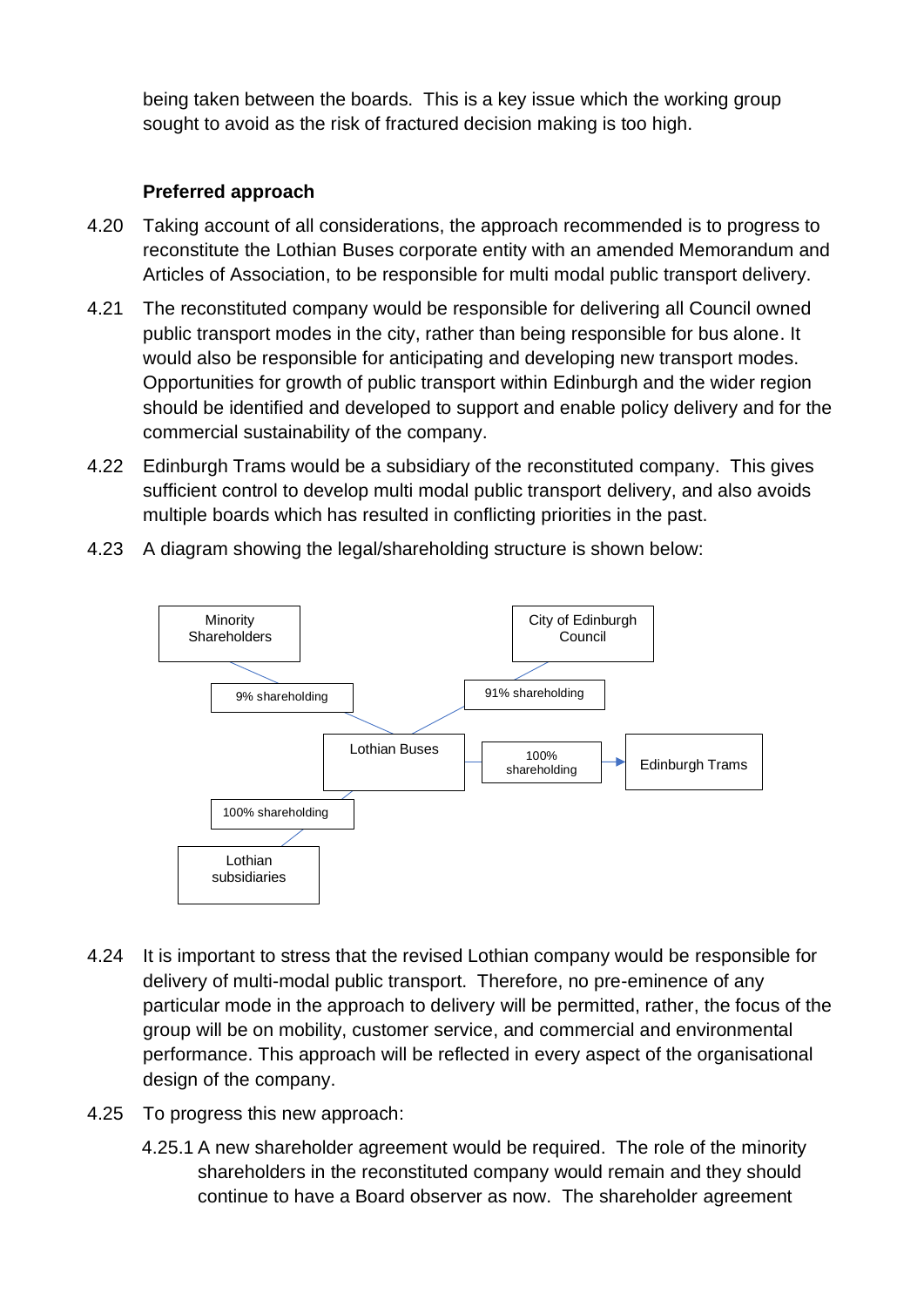would make clear that the profits and losses from Edinburgh Trams would be excluded from dividend to the minority shareholders. At Council officer level, a streamlined interface would be established to enable close working with dialogue to be established to work together on key policy issues. The Council would retain Board observer status;

- 4.25.2 Any revisions to Lothian Buses corporate documentation would make it clear that the new Board is to be responsible for existing and emerging transport modes, as directed by the owners of the company;
- 4.25.3 The Council would maintain formal political oversight through the existing committee structure;
- 4.25.4 As now, the commercial independence of the reformed company would be important (for legal and financial reasons), but key policies and practices would require the consent of the Council as majority shareholder in accordance with the terms of the new shareholder agreement;
- 4.25.5 Nominations will be sought from the existing Lothian Buses and Edinburgh Trams Boards to form the core of the new Board, to ensure continuity. An employee Board member from Lothian Buses would be sustained and an employee board member from Edinburgh Trams introduced. An advert for a new non-Executive Chair would be progressed, alongside an advert for new Board members. These appointments would reflect the need for leadership of a publicly owner multi modal transport and mobility company working in a competitive commercial environment;
- 4.25.6 Alongside an employee representative, the new Board would also welcome an observer from recognised Trade Unions for agreed agenda items;
- 4.25.7 The new board would be responsible for the appointment of the Chief Executive and the creation of a new senior management team with a process led by the policies of the company; and
- 4.25.8 At the appropriate time in the reform process, the Board of Transport for Edinburgh would be stood down. Any assets or liabilities of Transport for Edinburgh would be transferred into the Council or the reconstituted company. Thereafter Transport for Edinburgh would be wound down with all appropriate HR and legal processes being followed, as they will be across this whole process and in accordance with all relevant policies.
- 4.26 It is recognised there is significant value in the brands of the existing companies and therefore no changes to existing operating brands will take place.
- 4.27 This structure aligns with the objectives set, while mitigating the risks associated with transition. Detailed legal advice to date has not found any barriers to delivery of this structure however ongoing legal input for drafting the required corporate documentation will be required.
- 4.28 It is important to note that it has not been possible to achieve a consensus among the companies on this preferred approach. As a result, every effort has been made to address stated concerns in this report, and it will be important to ensure that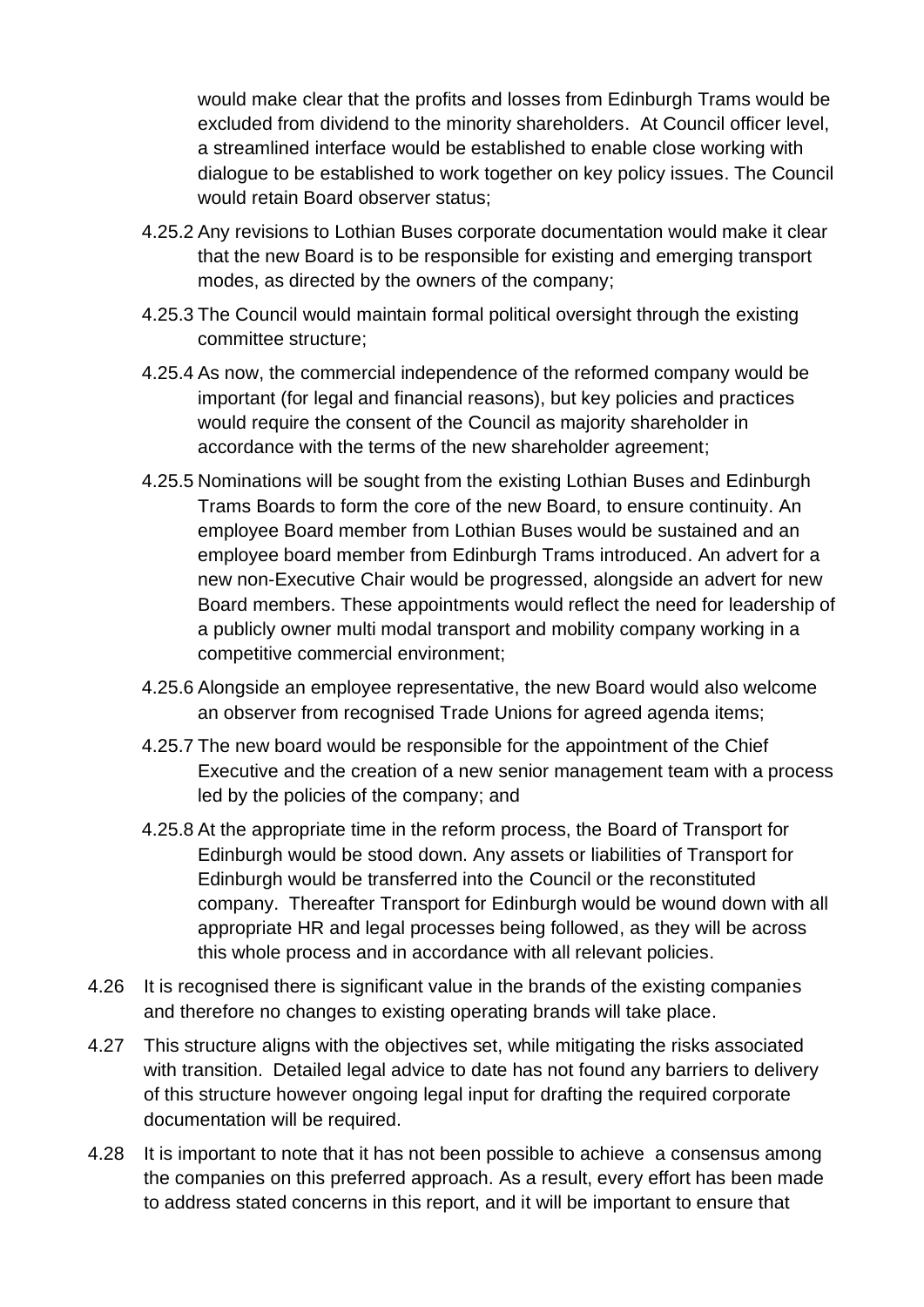concerns are, where possible, further taken on board as implementation takes place.

## **5. Next Steps**

- 5.1 If Committee approves progressing with the implementation of the preferred approach Council officers will work with the existing bus and tram boards to establish phased transition arrangements. An outline transition plan will be established identifying key deliverables and related timescales. This will include new or revised corporate material and arrangements for the recruitment of a new transition board which will be a matter for future Committee approval. It is envisaged that the transition board will become the board of the reconstituted legal entity.
- 5.2 Once formed the new transition board will work with Council officers for the final design and implementation of the transition process, that will then establish the new integrated transport group company through a reform of the Lothian Buses legal entity as set out in this report.
- 5.3 Council officers will support the transition process by developing a new shareholder agreement in conjunction with the transition board which will oversee the appointment of a Chief Executive and executive team and the creation and implementation of a change management plan. As per current arrangements key appointments and terms and conditions will be subject to Council consent.
- 5.4 In line with the intent of the new shareholder agreement, the transition board will be expected to adopt and follow corporate governance best practice including the formation of appropriate governance structures and the establishment of independent benchmarking arrangements to guide executive remuneration. In the initial first phase Council officers will ensure appropriate communication and continuing consultation with key stakeholders with this responsibility being shared with the transition board, once formed.
- 5.5 The existing bus and tram boards will continue to operate in parallel with the transition process, focussing on business continuity and Covid-19 recovery. These boards will also be expected to cooperate fully with the transition process and ensure that business decisions taken are consistent with reform objectives and do not prejudice the integration process.
- 5.6 Within a twelve month period, the transition to the new corporate arrangements should be substantially in place and the appointment of the Chief Executive should be underway.
- 5.7 Officers will work closely with the minority shareholders to support their political and executive approval processes.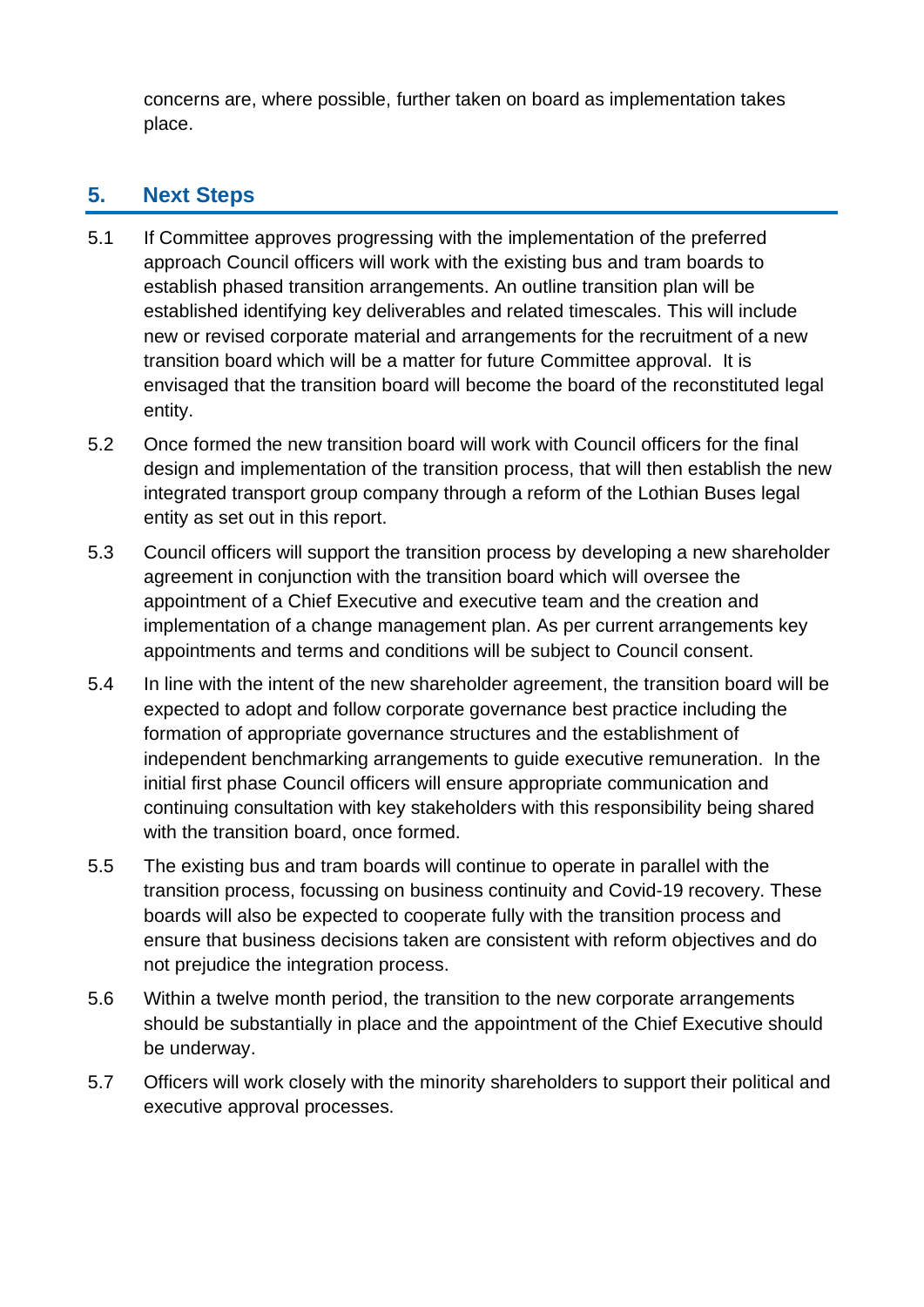## **6. Financial impact**

- 6.1 To minimise the financial costs associated with the implementation of this change, it is proposed to utilise existing resources of the Council with support from the Transport ALEOs to manage the development and implementation of the proposed reform.
- 6.2 However, it is anticipated that an implementation manager will be required in addition to specialist external advice and Technical Assistance. Locating the resources for this function will be progressed if the report recommendations are approved.
- 6.3 It is anticipated that efficiencies can be found through greater integration of the public transport companies through enabling centralisation of resources and closer working operationally. However, it should be recognised that the integration of the transport companies, along with a clear relationship with the shareholders as envisaged at paragraph 4.12.2, enables efficient policy delivery and the efficiencies arising from a new structure in policy delivery should not be overlooked.

## **7. Stakeholder/Community Impact**

7.1 Discussion with stakeholders has been taking place throughout this process. This will continue and widen as implementation begins. This will continue to include recognised Trade Unions.

## **8. Background reading/external references**

8.1 None.

### **9. Appendices**

- 9.1 Appendix 1 Working Group Guiding Principles
- 9.2 Appendix 2 Working Group transition principles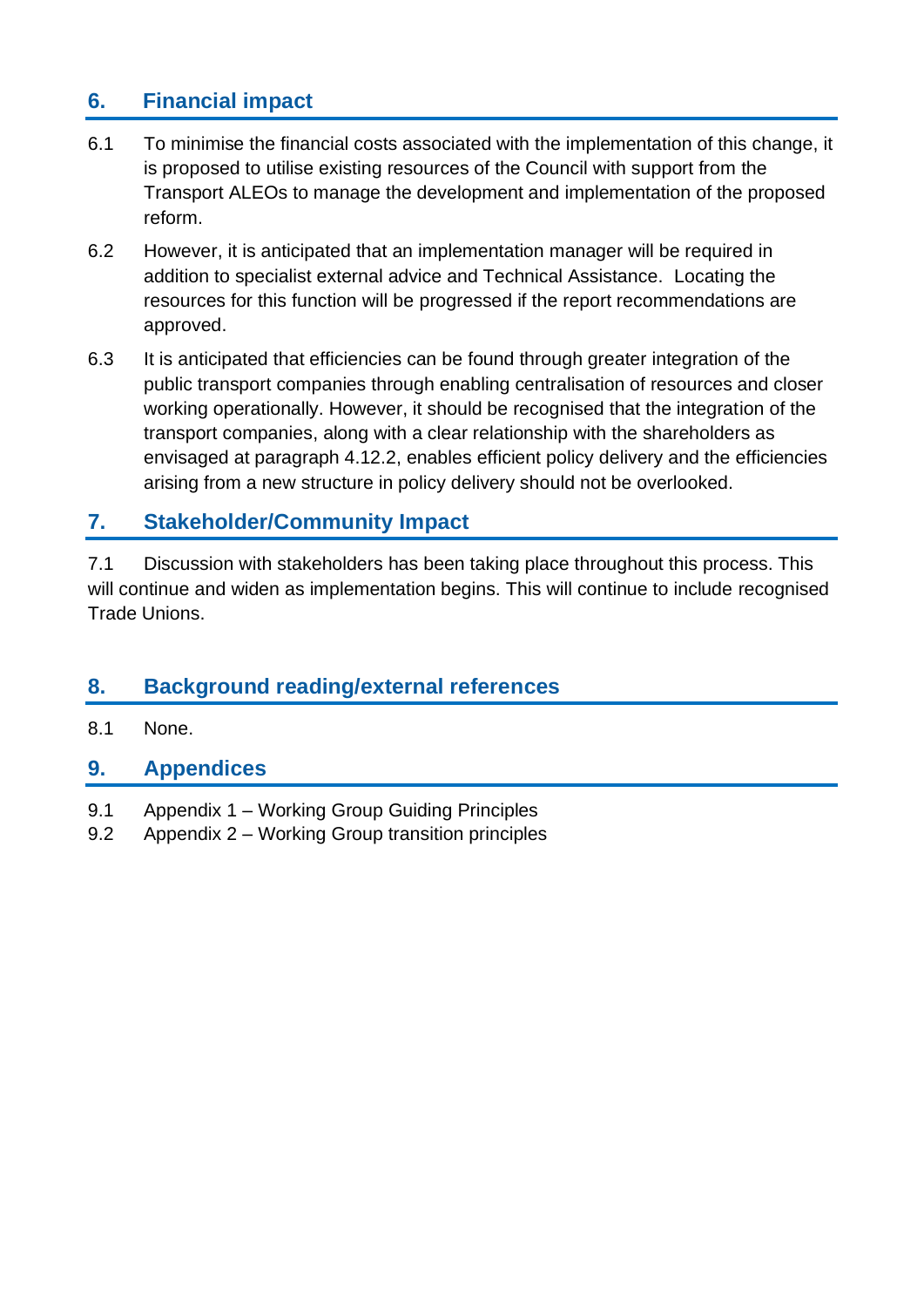### **Appendix 1 – Working Group Guiding Principles**

The group:

- 1. should work together to deliver the objectives of the reform, with all members working collectively to deliver these objectives rather than representing a particular mode;
- 2. should work collaboratively recognising mutual expertise and experience and with trust;
- 3. should be forward thinking whilst learning from the past and relevant experience elsewhere;
- 4. should deliver at pace with a commitment to fortnightly meetings lasting 2 hours;
- 5. should look to methodically gain agreement on and close off issues through the sequence of meetings; and
- 6. should inform a committee paper to be presented to the committee after conclusion of the working group process, which committee paper shall reflect the views of the group, including any points of contention or differences of opinion.